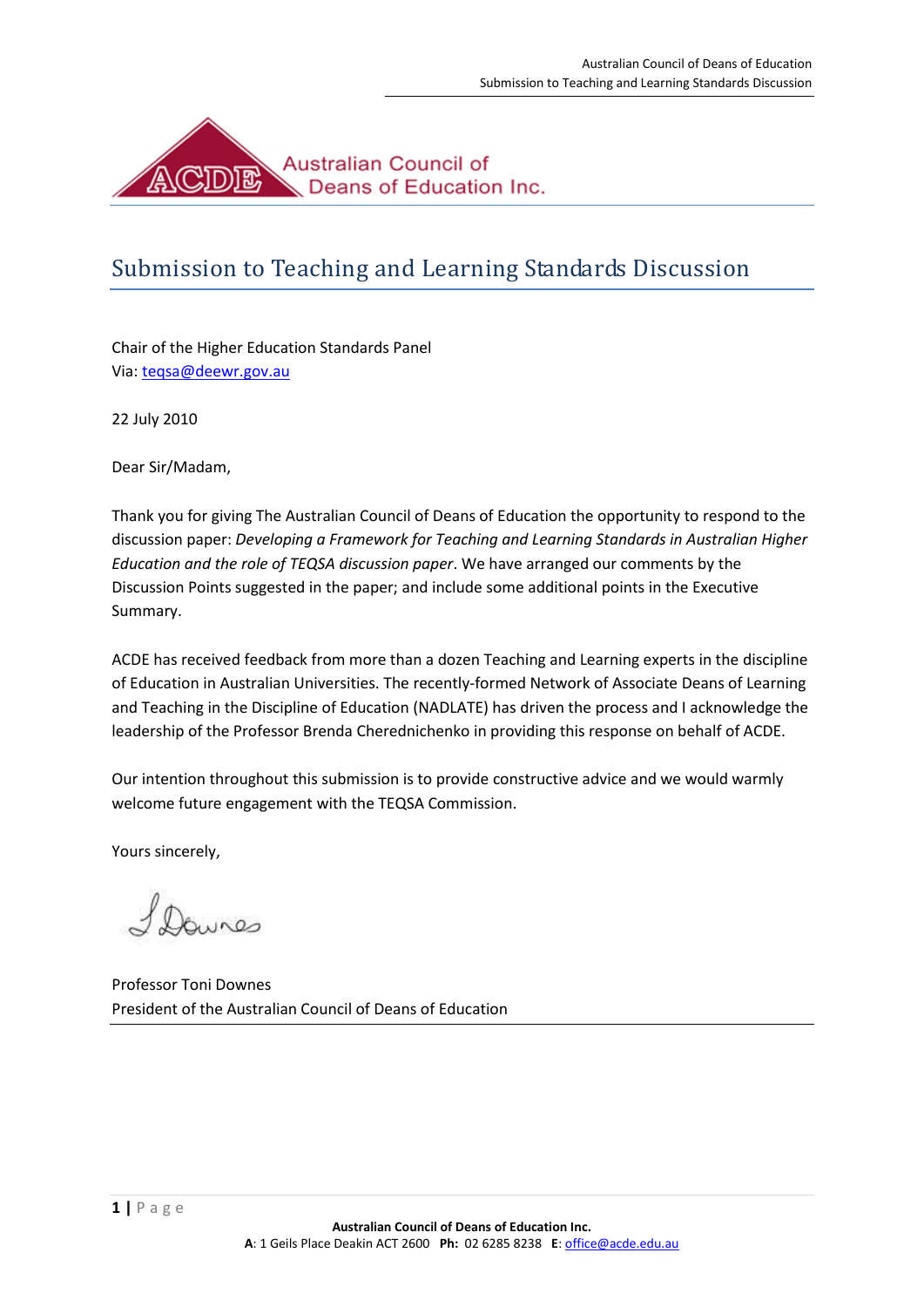### **Contents**

|                                                                              | SECTION 1: THE POLICY CONTEXT FOR NATIONAL TEACHING AND LEARNING STANDARDS 4 |  |
|------------------------------------------------------------------------------|------------------------------------------------------------------------------|--|
| Discussion Point 1:                                                          |                                                                              |  |
|                                                                              |                                                                              |  |
|                                                                              |                                                                              |  |
| SECTION 2: A BRIEF REVIEW OF INTERNATIONAL AND DOMESTIC DEVELOPMENTS  8      |                                                                              |  |
|                                                                              |                                                                              |  |
|                                                                              |                                                                              |  |
| SECTION 3: STEPS TOWARD AUSTRALIAN TEACHING AND LEARNING STANDARDS  10       |                                                                              |  |
| Discussion Point 6:                                                          |                                                                              |  |
| Discussion Point 7:                                                          |                                                                              |  |
| Discussion Point 8:                                                          |                                                                              |  |
| <b>Discussion Point 9:</b>                                                   |                                                                              |  |
|                                                                              |                                                                              |  |
|                                                                              |                                                                              |  |
| UWS Academic Standards and Assessment Framework for Learning and Teaching 13 |                                                                              |  |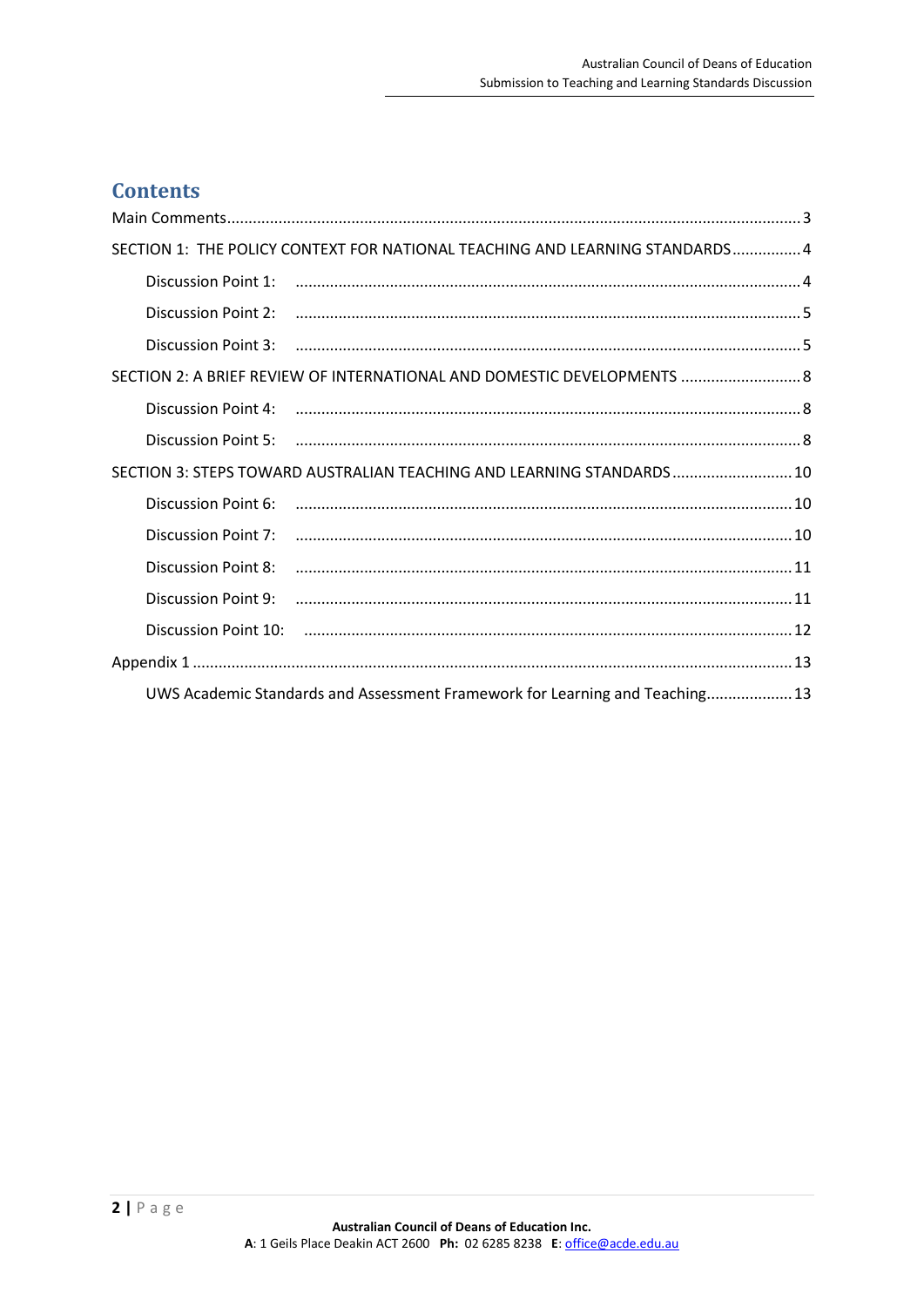### <span id="page-2-0"></span>**Main Comments**

ACDE commends the ambition and scope of the Discussion Paper and, in particular, the respect for institutional diversity expressed therein. Nonetheless, challenges emerge from some issues raised, for instance in testing generic skills. Parts of the proposed approach also pose difficulties, such as separating teaching and learning standards.

Looking through a wider lens, ACDE is concerned that quality is being defined within an audit culture rather than a focus on quality improvement through developing an environment that would be associated with enhanced conditions for teaching and learning. We urge TEQSA to seek a broader and more comprehensive view of quality.

There has been an admirable effort by the authors to refer to the broad standards landscape while at the same time working towards brevity. Despite this, ACDE would expect to see a more prominent standing given to the achievements of the ALTC's Learning and Teaching Academic Standards project.

ACDE is disappointed that the role of assessment of the achievement of the standards and the risk of perverse incentives in 'teaching to the test' has not been addressed. Specifically ACDE is concerned that assessment of learning outcomes would disregard the very diversity the standards are attempting to embrace. A commitment to not introduce a rankings table made now unfortunately does not allay our concerns as the history of such processes does not afford much optimism (for instance, journal rankings and research strengths).

ACDE would welcome a recognised enhanced role of research in the identification of standards and in understanding the way in which standards will improve learning. Similarly, we encourage TEQSA to acknowledge the agency of learners and their distinct role in their learning. Overall, there is lingering uncertainty over TEQSA's approach to its stakeholders. ACDE urges that a comprehensive Stakeholder Management Strategy be developed for external consultation.

Reviewing the standards proposal beyond the paper's discussion points, ACDE believes there is a lack of clarity as to whether courses with international accreditation (alongside national accreditation) are going to be assessed against standards. A vision for and the significance of standards in positioning Australia, not individual universities, in the international context should be addressed.

Additionally, ACDE would welcome clarification on whether TEQSA propose to link performance funding to the achievement of standards. Allied to this, ACDE is interested as to whether TEQSA has considered, or intends to consider, including improvement based funding as well.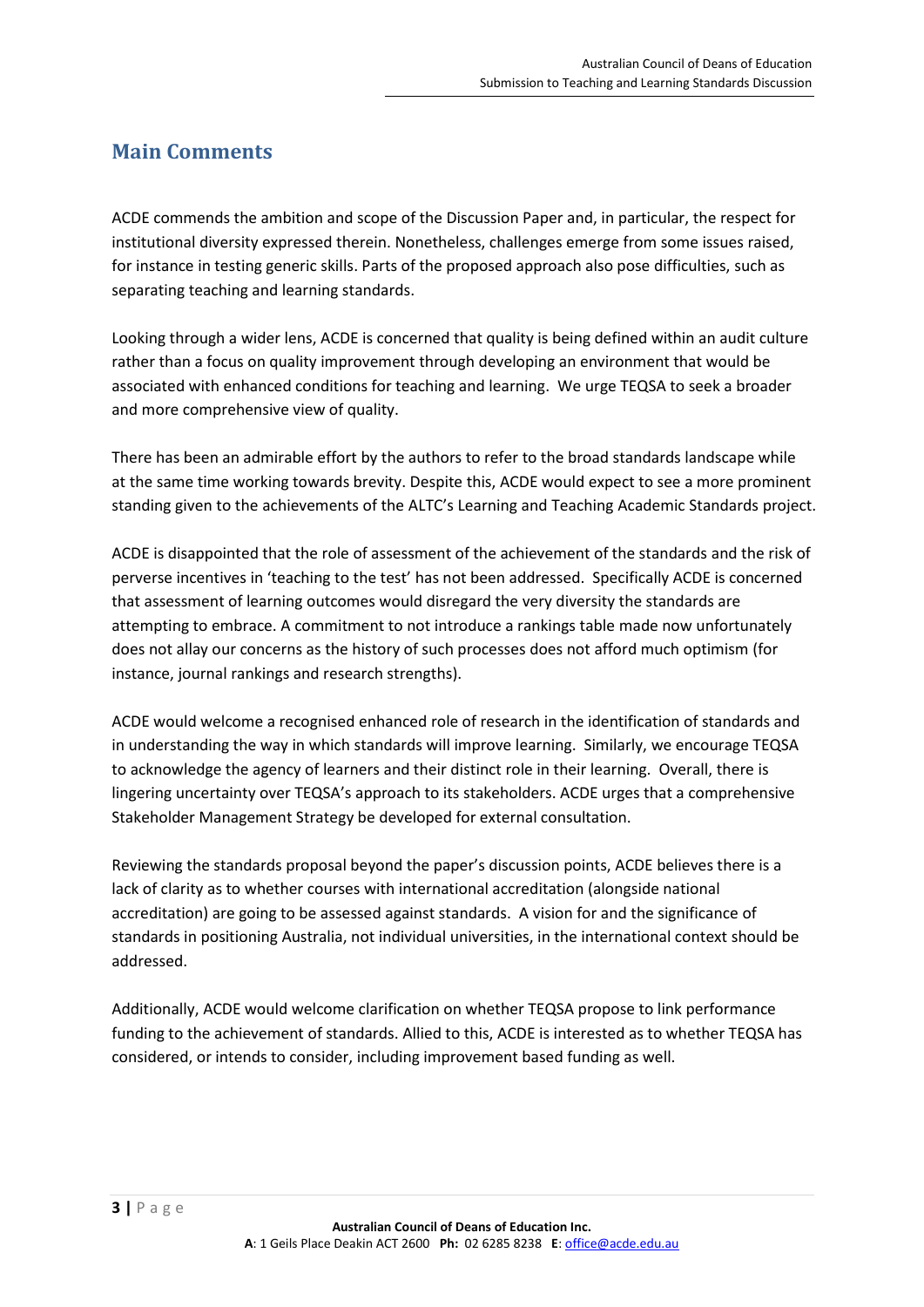### <span id="page-3-0"></span>**SECTION 1: THE POLICY CONTEXT FOR NATIONAL TEACHING AND LEARNING STANDARDS**

*ACDE welcomes the move to a national approach to setting teaching and learning standards and broadly endorses the definitions of teaching and learning standards. However, we must emphasise the importance of diversity and of reflecting defined discipline, knowledge and skills areas. Fitness for purpose is an important principle that we believe has not been satisfactorily enshrined within the Discussion Paper.*

*ACDE recognises the importance of separating the Standards Panel from the Commission, thus separating the QI and Regulatory functions of TEQSA. However, ACDE is concerned that the Standards Panel must be constituted in such a way that gives it the expertise and represents the depth of scholarship to make informed judgements across a wide range of disciplines and a diversity of institutions.*

<span id="page-3-1"></span>**Discussion Point 1: Does the proposed definition of teaching and learning standards provide a firm conceptual base for the development of a framework? Does it provide clarity for the purpose of communications between institutions, TEQSA and other involved parties? Is there a better definition that could be used?**

The proposed definition provides a starting point from which to arrive at a conceptual base for the development of a framework. While Discussion Point 2 reflects on the separation of teaching and learning standards, it is worth commenting here that this divergence introduces a challenge in understanding the balancing act academics face. A clear explanation of areas of overlap and synergy must be provided by TEQSA should the proposed split be approved. While this distinction must be made clear the connections have to be foremost in the establishment of standards.

The current teaching standards domain would appear to encompass all that does not fall within the learning outcomes arena. Despite its breadth, the proposed definition of teaching standards neglects to mention that those standards also "apply to desired areas of knowledge and skills," and will be influenced and modulated by specific disciplinary approaches and professional contexts.

The learning standards definition focuses on outcomes. There is merit in this approach but ACDE is strongly concerned that in not recognising the learning process a crucial understanding of what leads to strong outcomes will be passed over - particularly in its relation to higher order thinking and more complex understandings of learning. Moreover, the process of student learning is so often the key to unlocking a disposition towards lifelong learning, which is a focus of university work. 'Value' outcomes such as this appear to be missing from the current proposed standards landscape.

The policy context dominates the standards scene. A challenge facing TEQSA is achieving clarity in terms of describing accountability and quality assurance functions as well as those relating to the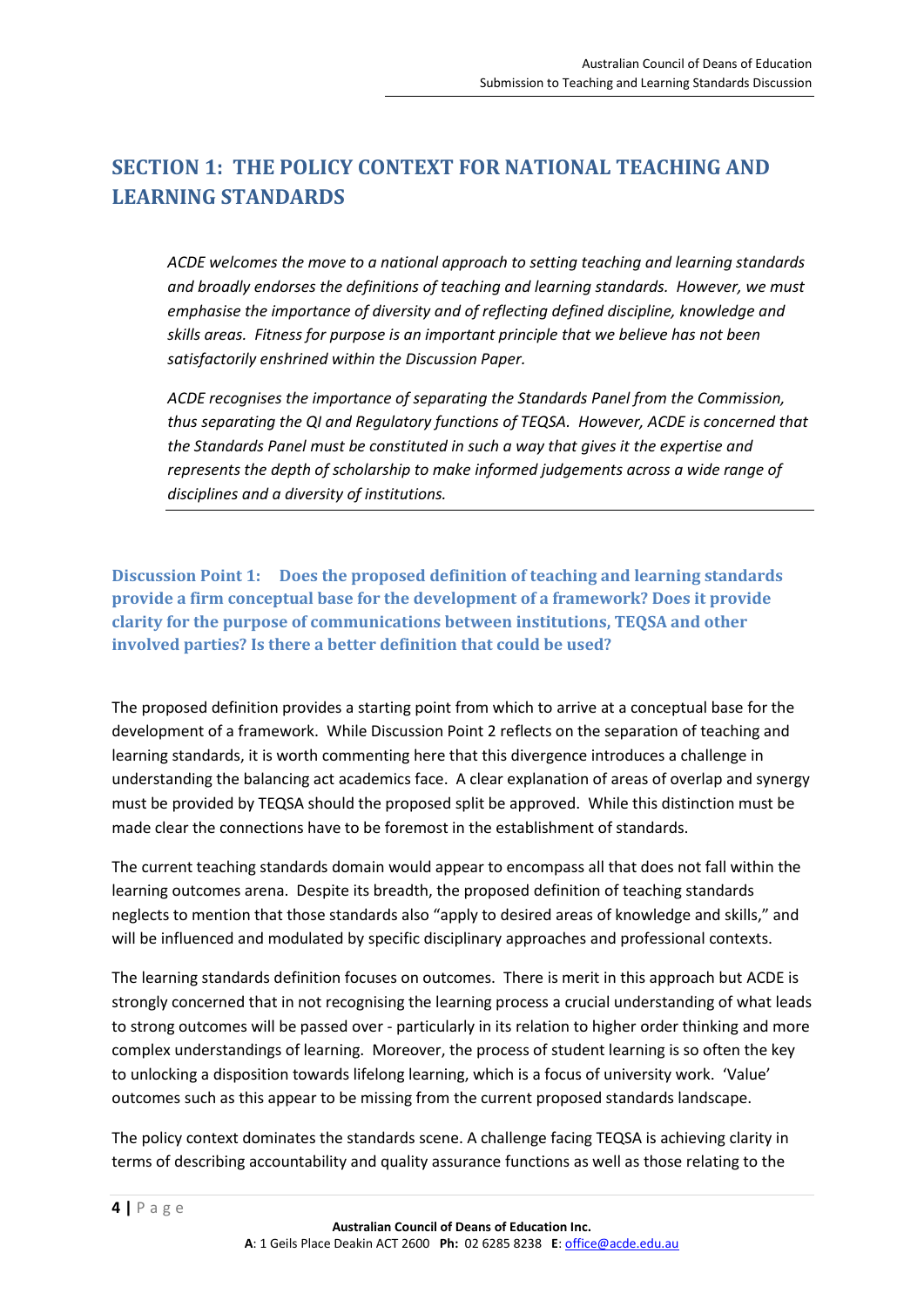improvement of teaching and learning. If the two functions become confused or conflated in the minds of those charged with implementation then it will be to the detriment of the improvement of teaching and learning.

Fundamentally, ACDE asserts that the standards discussion must address the relationship between the structure of standards and the agency of learners and teachers. Learning and teaching are social practices, influenced by process and environment, as well as the individuals and their own educational and social capital.

<span id="page-4-0"></span>**Discussion Point 2: It is proposed that teaching standards and learning standards are conceptually distinct and therefore require consideration as separate sub-domains for TEQSA quality assurance and regulatory activities. Are there any problems with creating two sub-domains of this kind?**

The distinction is important in describing the features that are unique to each sub-domain. Problems arise if the distinction conceals the relationship between teaching and learning.

Some of the complexities of the relationship are captured in the University of Western Sydney's Academic Standards Framework (see Appendix 1 for more details). This framework focuses on achieving course-level learning outcomes through the setting of appropriate design, support and delivery standards.

However, taking a constructive stance, the opportunity provided by this proposed distinction is that academics unpack the characteristics of teaching compared to learning in order to better understand the complexity of the relationship, its co-dependencies and influences. By so doing, there is the potential to make better strategic decisions when targeting areas for improvement related to teaching or learning.

This important research work would be accommodated within the 'teaching for learning' field. Indeed, its underpinning principles can be instructive now in responding to this Discussion Point. Since students generally learn what they practice, it is helpful for the teacher to consider how closely related the learning tasks are to desired learning outcomes. Barnett, R., & Coate, K. (2005)<sup>1</sup> discuss this further and demonstrate how the discipline (knowing, acting, being) shapes the way curriculum is designed and delivered.

<span id="page-4-1"></span>**Discussion Point 3: Are the seven principles for TEQSA's role within a national teaching and learning standards framework appropriate?**

 $\overline{a}$ 

<sup>&</sup>lt;sup>1</sup> Barnett, R., & Coate, K. (2005). Engaging the Curriculum in Higher Education. Maidenhead, Berkshire: Open University Press and The Society for Research into Higher Education.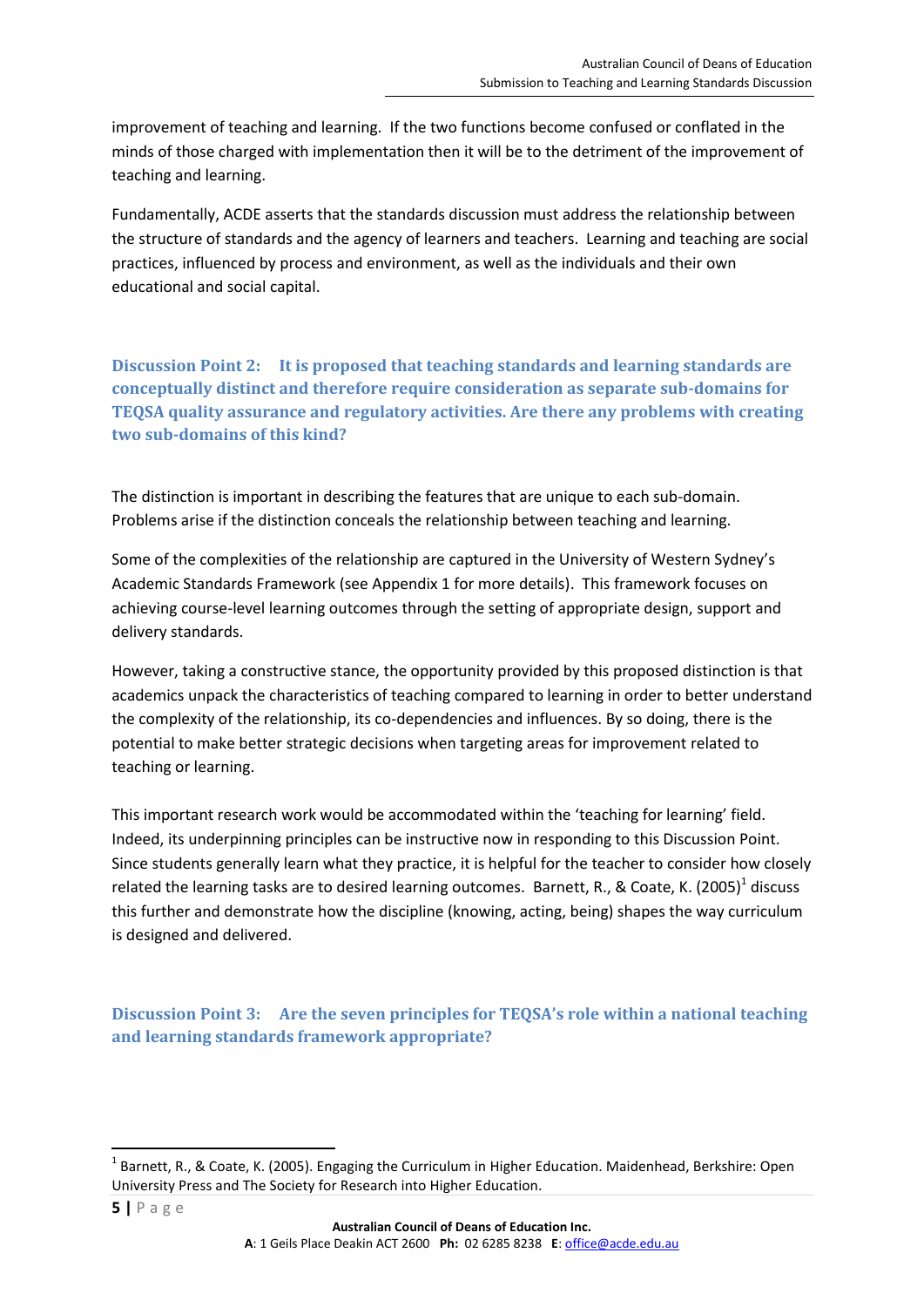The principles seem broadly appropriate, however careful analysis reveals some important likely implications. Their full functionality will only be revealed in the implementation process and we presume that they will be revised as implementation proceeds.

**Principle 2** As stated under Discussion Point 1, the student learning outcomes referred to in Principle 2 are focussed on a narrow view of knowledge and skills rather than a more effectual broader view encompassing the learning process and the application of knowledge and skills in situ and over time. These elements as described defy the notion of a traditional test.

The development of discipline-specific knowledge, values and ethics must not be overlooked, especially for professional disciplines – of which education is just one amongst many, such as engineering, law and medicine. The Discussion Paper may intend to capture such student outcomes within 'Generic Skills'. Our concern is that this sub-category will reflect lowest-commondenominator skills without due regard to the diversity of disciplines or of the student population. Two pieces of seminal work by Donald Schön<sup>2</sup> support this assertion.

Going forward, ACDE expects TEQSA to explain, through its principles, how standards relate to the various sets of learning descriptors from graduate attributes, to key competencies, professional standards and existing discipline standards. More than this, ACDE would want to see that the standards are not set lower than other learning descriptors.

In **Principle 3,** we welcome the acknowledgement that TEQSA is "not the only custodian of standards". Despite this, TEQSA will have to convey its recognition of the diversity of stakeholders and their viewpoints on standards while conducting its role of reviewing teaching and learning standards. ACDE recommends the adoption of a Stakeholder Management Strategy (SMS) that defines the responsibilities and relationships of stakeholders. However, as is the case for all seven Principles, actions will speak louder than words. The implementation of a SMS will be of uppermost importance.

A point to make with regard to **Principle 4** is that the research activity of higher education should be tapped into in any regular review of standards. The research arena is continually employed in the analysis of change and emerging situations, and the role of teacher as learner.

**Principle 5** prompts a revisiting of the well-rehearsed dilemma in the assessment of standards. TEQSA will face a complex challenge in assuring that its professed respect of institutional diversity and, more importantly, for student and teacher diversity, is not overridden by a system which encourages a threshold passing of national standards. Equivalent regard must be paid to aspirational standards which incorporate the diversity of institutions if we are to drive quality improvement. ACDE is concerned that there will be an unavoidable 'race to the bottom' arising from a system which could be used to rank institutions based on minimum standards.

**Principle 7** ACDE is disappointed that the obvious question set by Principle 7 as to whom the 'experts' are to be is not addressed. We will not take this opportunity to provide a list of prospective experts as that is the responsibility of TEQSA. Of course, the experts must represent all States and

**.** 

<sup>&</sup>lt;sup>2</sup> Schön, D. A. (1983). The Reflective Practitioner: How Professionals think in action (First edition, reprinted in 1995 ed.). Hants, England: Arena.

Schön, D. A. (1987). Educating the Reflective Practitioner. San Francisco: Jossey-Bass Publishers.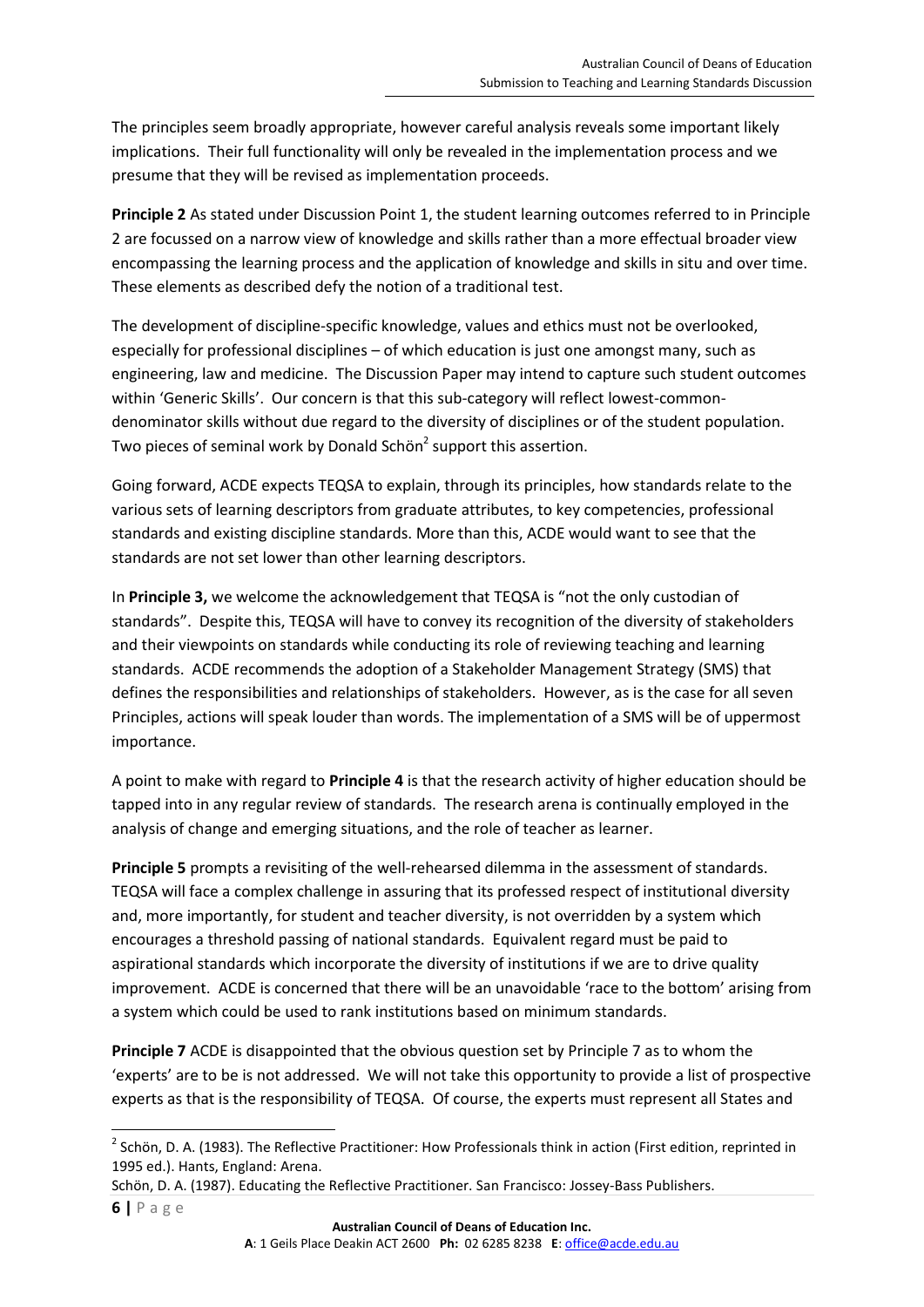Territories and be respected in their disciplines. We encourage TEQSA to define what roles the experts will play, and who they envisage them to be. This clarification could be incorporated within the Stakeholder Management Strategy. The Australian Learning and Teaching Council's Learning and Teaching Academic Standards Project provides a sound model from which to base a sound consultative development of standards.

The previous point is one example where the appropriate enactment of the seven principles will have cost implications due to the number of potential players involved in the implementation process at both a national and institutional level.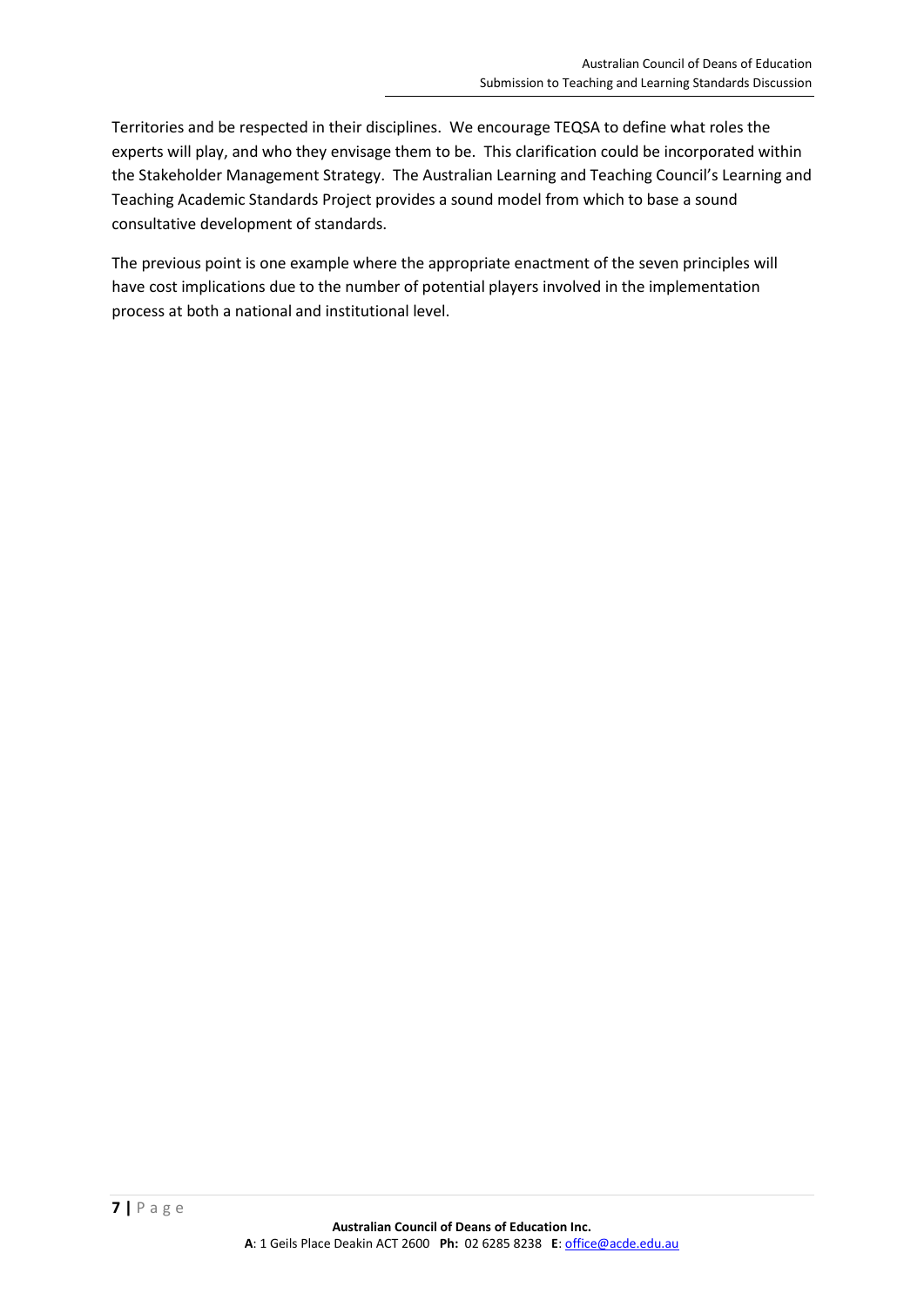### <span id="page-7-0"></span>**SECTION 2: A BRIEF REVIEW OF INTERNATIONAL AND DOMESTIC DEVELOPMENTS**

*ACDE recognises the importance of national and international developments, but also recognises the unique strengths and qualities of Australian higher education.* 

*Priority should be given to learning outcomes. Once these have been established institutions can develop teaching standards to deliver these outcomes. These teaching standards require due consideration of diversity; students, modes of delivery, AQF level and type of course (coursework or research). The teaching standards will also need to encompass a range of types of discipline.* 

#### <span id="page-7-1"></span>**Discussion Point 4: Does this short review omit key developments or trends that are worth considering?**

The review provides good coverage of key developments in relation to considering a shift to standards as a basis for quality assurance mechanisms. There are, however, some points worth making in relation to the seven practices outlined.

Measurement of teaching quality could benefit from drawing upon the work of the ALTC-funded Teaching Quality Indicators (TQI) National Project. Though, in many respects, the Teaching Standards Framework is an improvement on the earlier TQI project, there are areas of learning which should be considered. For instance, the institutional audit has been effectively used at RMIT University as a systematic way of defining an unexpected silence or area for improvement within the domain of assessment.

In any cost-benefit considerations of the peer review approach, appropriate weighting should be given towards the value gained from the personal professional understandings and practices of teaching. Peer review and, in particular, moderation of assessment gives space for developing and refining standards. This, and other, techniques are discussed under Point 9.

<span id="page-7-2"></span>**Discussion Point 5: For the sake of brevity, the review has presented blunt assessments of the utility of various developments. Are any of these assessments inaccurate or misleading?**

At times the pursuit of brevity has been at the expense of critical assessment. This conveys an impression that the approaches have been unproblematic and largely without contention. For instance, ACDE contend that too much weight is given to the AQF. It is positioned in the paper as being typical of the Australian context but is in fact quite specific to different professional areas.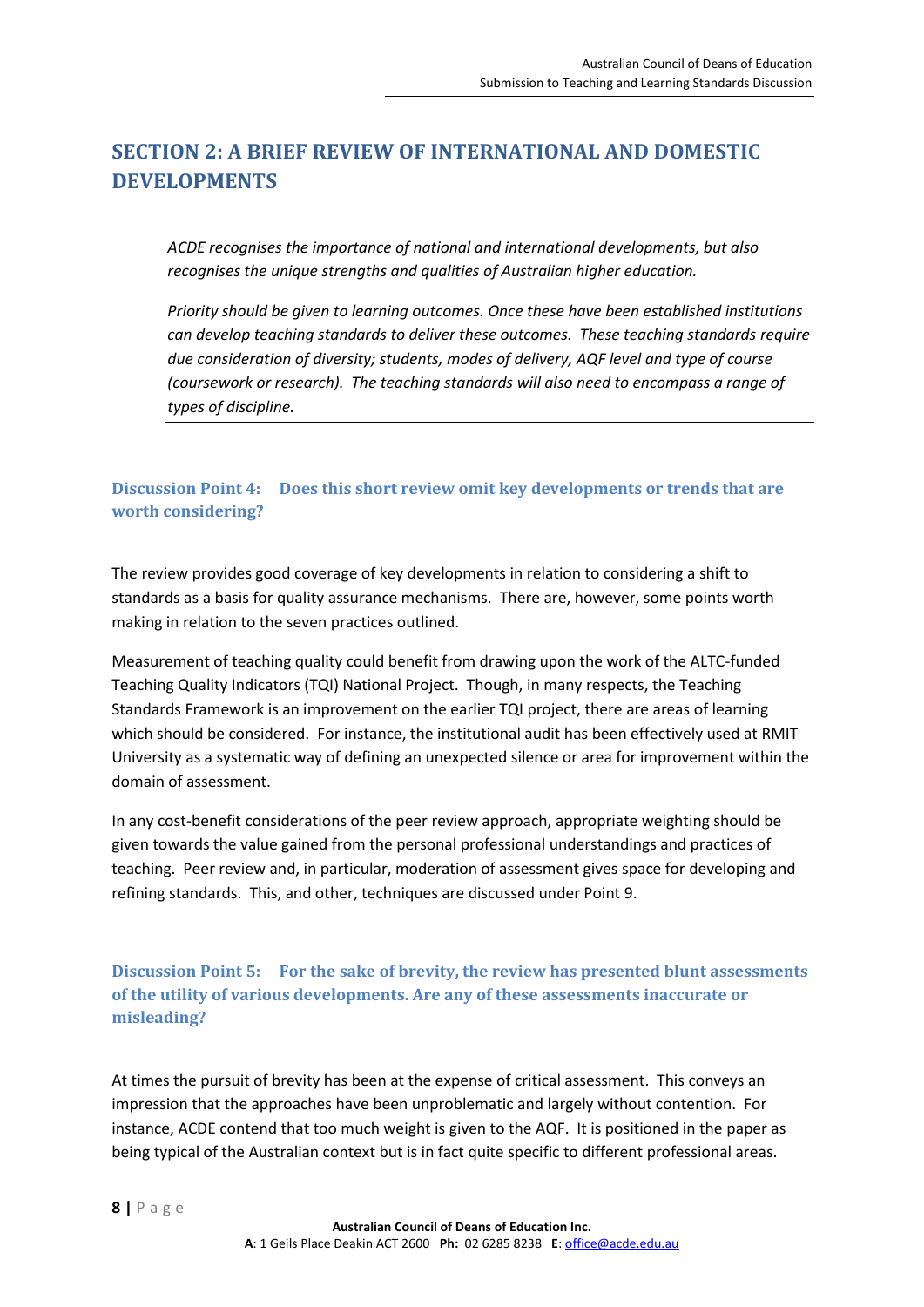In another example, the review is correct in acknowledging that the changes underway as a result of the Bologna process are occurring in a very different context, but it is of concern that the assessment does not disassociate TEQSA from the very real risks across the EU of standardised teaching deliveries and qualifications within a one-size fits all package. Australia has the opportunity to develop and adopt a set of standards which encourages quality improvement. Additionally, ACDE is greatly concerned that a testing regime would unintentionally drive standards lower through a 'teach to the test' approach. We discuss this further in Discussion Point 8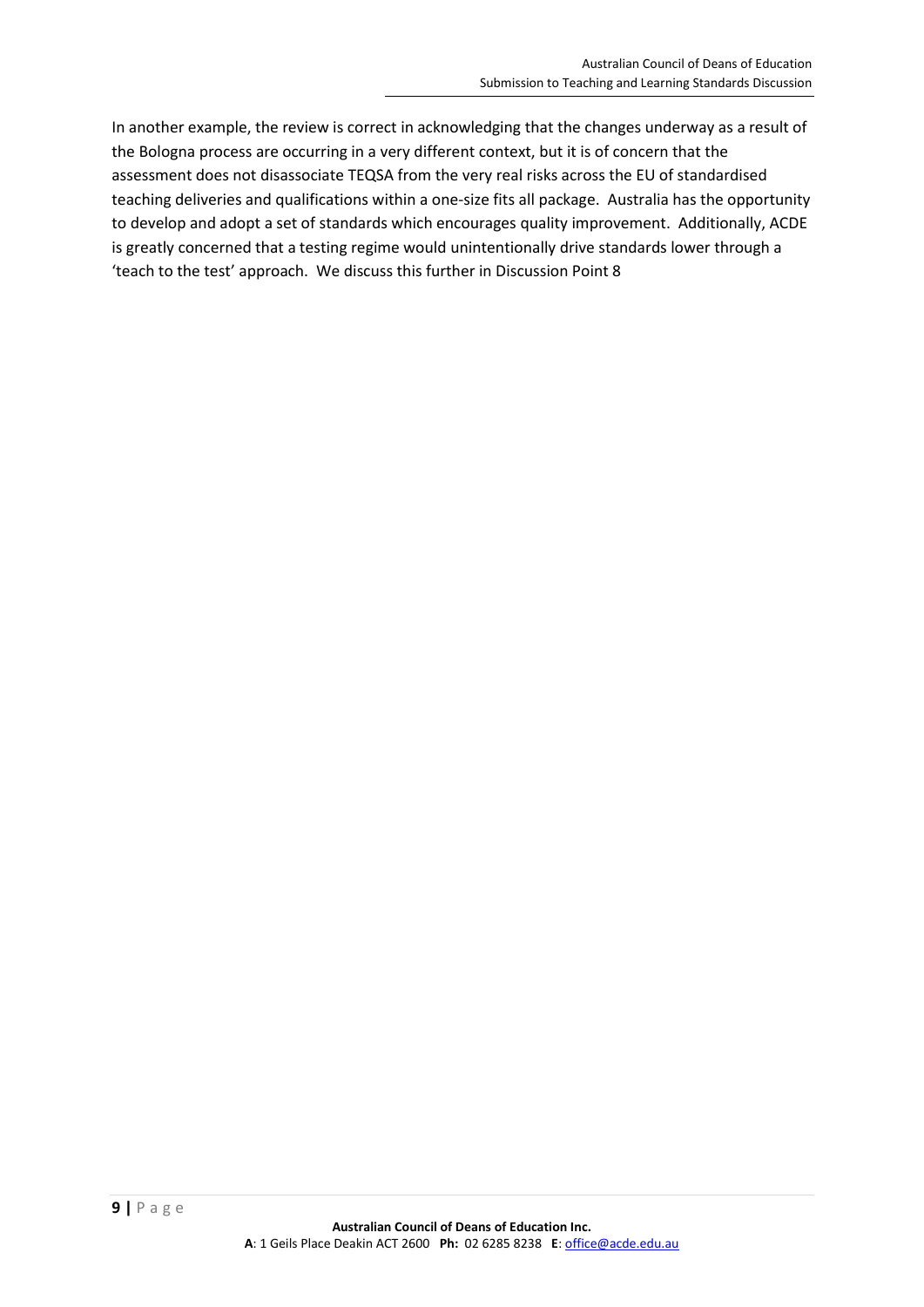### <span id="page-9-0"></span>**SECTION 3: STEPS TOWARD AUSTRALIAN TEACHING AND LEARNING STANDARDS**

*ACDE regards the participation of the discipline communities as essential to the achievement of improved student outcomes via a standards process. It endorses the approach taken through the ALTC Discipline Scholar Project and sees the process of peer referenced expert review and judgement as an essential element in determining and assuring teaching and learning standards.* 

*Teaching standards and learning standards are only to a degree conceptually distinct. There is an inescapable dialogical nexus between the two. Certainly in practice one cannot be considered for monitoring and evaluation without consideration of the other. Indeed, when the relationship between teaching standards and learning standards is subject to critical investigation the nexus between the two tends to become more, rather than less, involved.* 

#### <span id="page-9-1"></span>**Discussion Point 6: Is the broad architecture of relationships depicted in Figure 1 an appropriate basis for the development of a standards framework?**

The architecture provides a starting point. It appears to have been designed with simplicity in mind. The diagram omits the important overlap between research and teaching/learning as well as the input of key stakeholders such as students and academic unions.

The diagram could be interpreted as elevating the relative importance of the accountability and regulatory functions of TEQSA. It is critical that these functions do not become dominant and make the improvement of teaching and learning secondary.

#### <span id="page-9-2"></span>**Discussion Point 7: Is the approach suggested for structuring standards statements in Figure 2 a viable way to proceed?**

As is the case with much of the approaches suggested in the discussion paper, the interpretation of these statements in implementation will be critically important. There may be a disconnect between institutional and TEQSA interpretation and the standards regimes should allow for this.

The concept of unpacking standards into the hierarchy of categories, statements and reference points is a promising proposal. Each institution should be required to interpret these within the context of the diversity of their respective institutions. It is unclear how the standards statements translate to evidence for 'measuring, assessing and reporting' on the standards category. The role of reference points is also somewhat ambiguous. If they are 'least prescriptive' yet, at the same time are 'priority areas', this would appear to contain a contradiction. The precise interactions between the terms introduced should be explained, especially in relation to testing.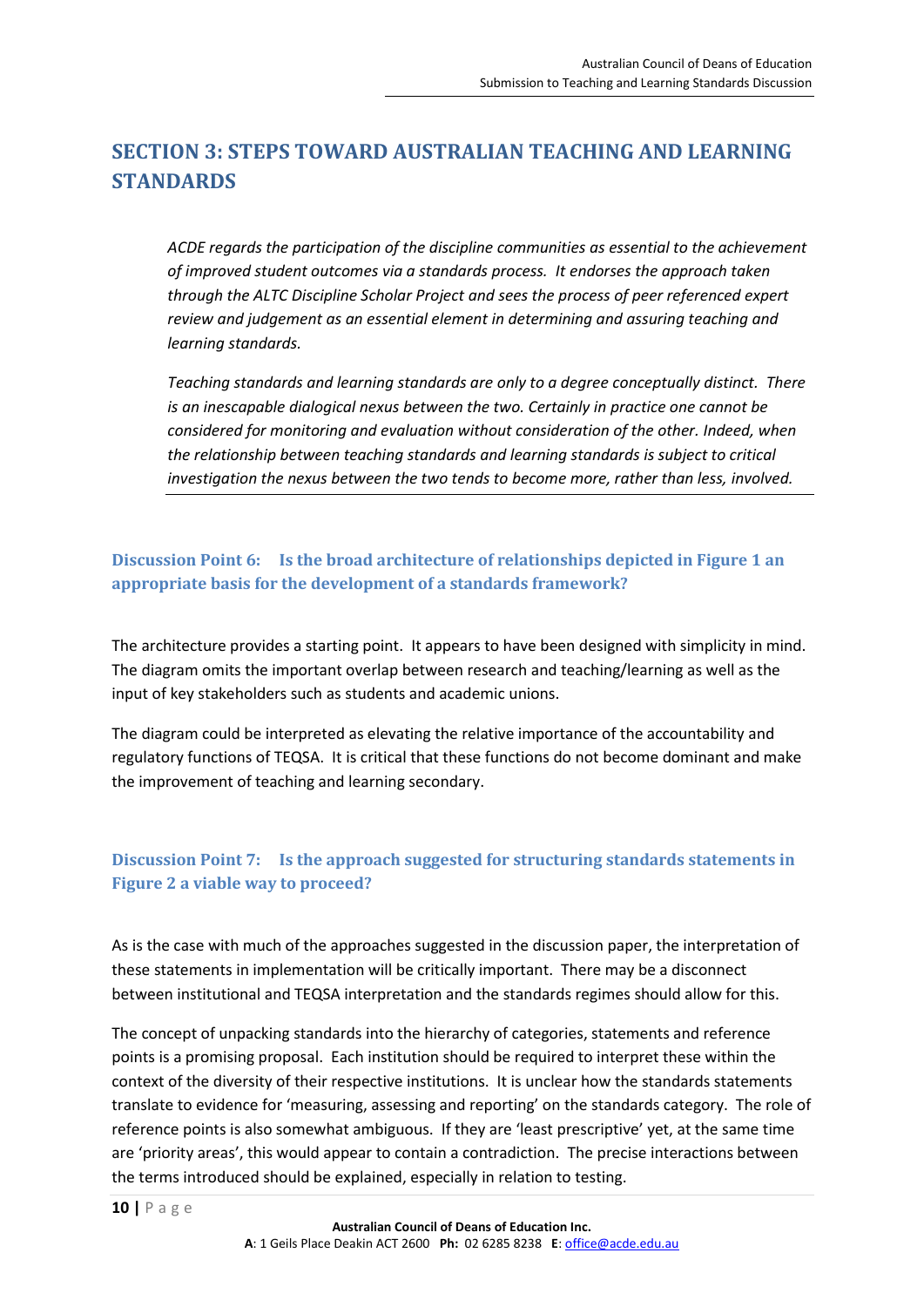A further cautionary note is that there is a strong inference that the statements may unwittingly advance a checklist approach of compliance and the pursuit of minimum standards rather than a culture of continuous improvement.

<span id="page-10-0"></span>**Discussion Point 8: What role does testing of generic or discipline-based knowledge and skills using common instruments have to play in ensuring, monitoring and demonstrating learning standards in Australia?**

The testing of generic or discipline-based knowledge and skills using common instruments has a minimal role to play in improving the quality of teaching and learning. The testing of generic skills may be useful within universities but could lead to perverse outcomes if adopted between institutions. The temptation of 'teaching to the test' in order to meet generic standards would become overwhelming. This becomes privileged at the expense of wider educational goals.

ACDE believes that there can be value in testing for the purposes of diagnostics, to inform and drive learning, as well as to develop indicators of what has been learned. However, it is not possible to know what was learned, and thus drive quality improvement, unless there is formative and summative assessment. We again raise the spectre of a 'race to the bottom' driven by an ostensible achievement of outcomes. Any system which can be used to rank institutions will be subject to overwhelming political pressure to do just that; the creation of compulsory 'losers' will then become unavoidable, and misleading.

This risk can be mitigated by maintenance of rigorous process standards. TEQSA must provide clarity on its intentions in this regard, especially given the apparent contradiction with the embrace of diversity as stated in Figure 2.

#### <span id="page-10-1"></span>**Discussion Point 9: Are there other possible measures or indicators that should be considered?**

ACDE believes that the best way of ensuring, monitoring and demonstrating learning standards is to engage in relatively costly but defensible (representative) moderation processes within disciplines/professions and across institutions.

The focus should be on improving assessment practices and assuring the validity and reliability of those practices. It is through discussion of teaching, learning and assessment practice that the capability of tertiary educators is improved along with the capability at the institutional level.

In resolving this issue TEQSA must first consider and communicate the purpose for a standards approach to regulation and quality improvement. It is currently not clear if it is to be used to assure and promote the quality of Australian higher education to domestic and overseas stakeholders, drive quality improvement, or both. An iterative, developmental and institutionally relevant system will meet both objectives if implemented effectively.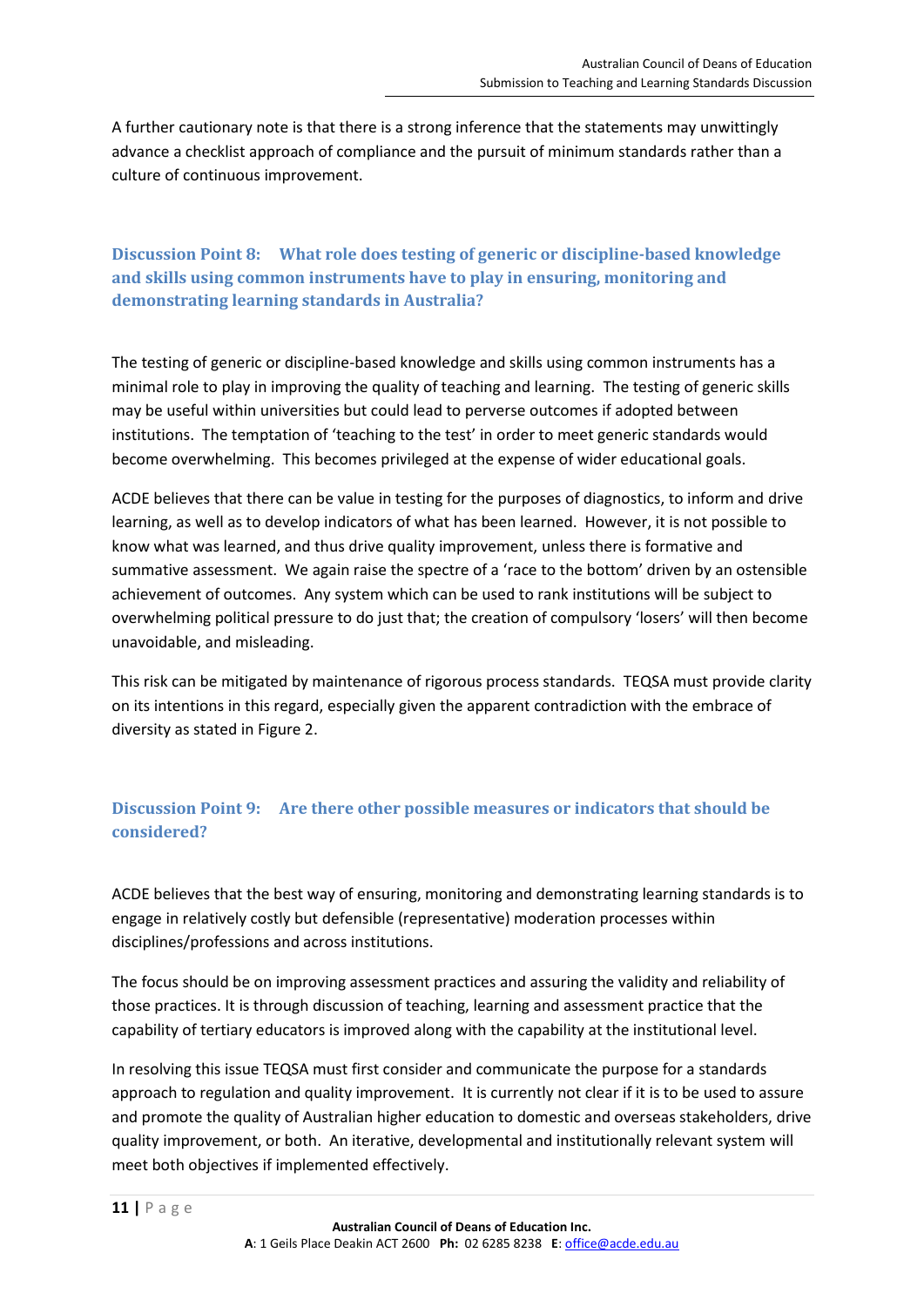<span id="page-11-0"></span>**Discussion Point 10: How should TEQSA utilise expert review, both for review of teaching standards and for review of learning standards, in ways that are time and costeffective?**

The blueprint for this work should be the ALTC's Learning and Teaching Academic Standards Project where academics are provided with resources to develop and agree standards within their own disciplines. This approach has commitment from other disciplines and has been proven to deliver appropriate threshold standards.

ACDE also commends the inclusion of the research community in reviewing standards. The prospect of a virtuous cycle whereby research work contributes towards better standards; and standards directs research focus in the pursuit of better teaching and learning pedagogies is an opportunity that TEQSA should grasp.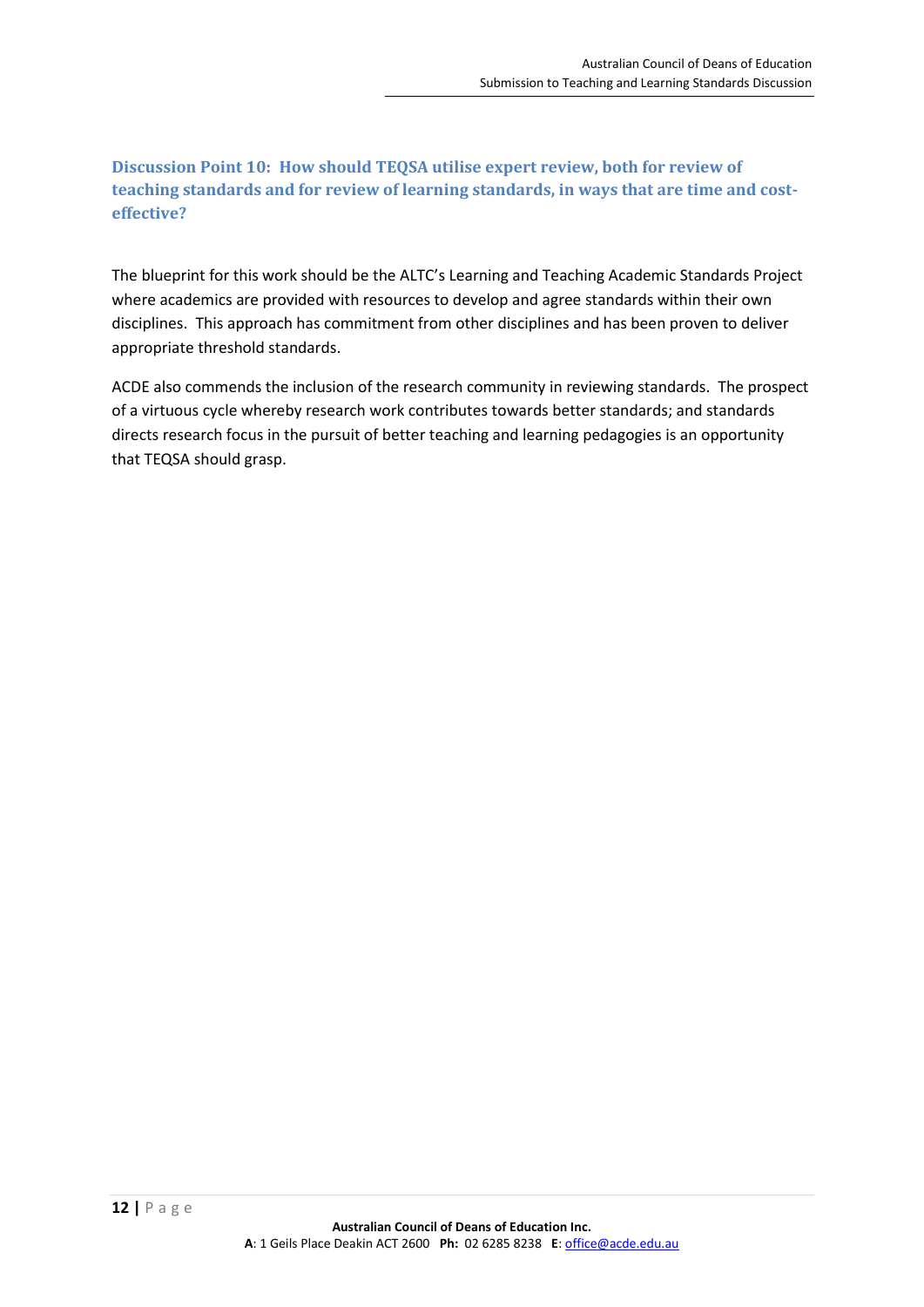## <span id="page-12-0"></span>**Appendix 1**

#### <span id="page-12-1"></span>**UWS Academic Standards and Assessment Framework for Learning and Teaching**

*This Appendix contains information contained in pages 22-23 of the UWS AUQA Performance Portfolio, February 2010. Permission has been granted for its reproduction by Geoff Scott, Pro-Vice Chancellor (Quality) at the University of Western Sydney.* 

The framework has two components. The top half identifies what UWS gives focus to in seeking to assure academic standards for learning, teaching and assessment. The lower half represents how the University goes about ensuring these standards are applied, tracked and improved consistently and effectively. It is the careful and consistent attention to both areas that is seen by UWS to provide for effective academic quality management and assurance.

The UWS framework has four interlocking domains, each with its own set of standards:

- (1) Course design
- (2) Learning support
- (3) Delivery
- (4) Learning outcomes and assessment (impact)

Whereas domains one and two are concerned with assuring the quality and standards of inputs, domains three and four are more focused on the quality of outcomes. UWS sees that the key test of Learning and Teaching quality and standards resides in the fourth domain (achieving a demonstrably positive impact on the capabilities of our graduates).

Because of this, giving focus to validated course-level learning outcomes (4), using a suite of external and institutional reference-points, is a key first step in course development. The University seeks to design engaging courses (1) against these learning outcomes so as to progressively build student achievement whilst ensuring that there is aligned support (2) and consistent delivery (3). In doing this, UWS aims to ensure that design, support and delivery decisions are not only relevant, but also aligned, mutually reinforcing, outcomes-focused and evidence-based.

The University recognises that what matters to students is the combined and consistent quality of all four domains (i.e. the total university experience), and that it is the extent to which standards in all four areas are effectively and consistently addressed that determines the quality of graduates. When new programs are designed using the framework, concurrent attention is given to all four standards areas. For example, if a course design includes interactive, online learning then the capacity of the UWS ICT support systems and infrastructure to deliver this effectively must be confirmed before the course is approved. Similarly, if the course requires staff with a particular profile, their availability to deliver the course must be confirmed before the course is approved.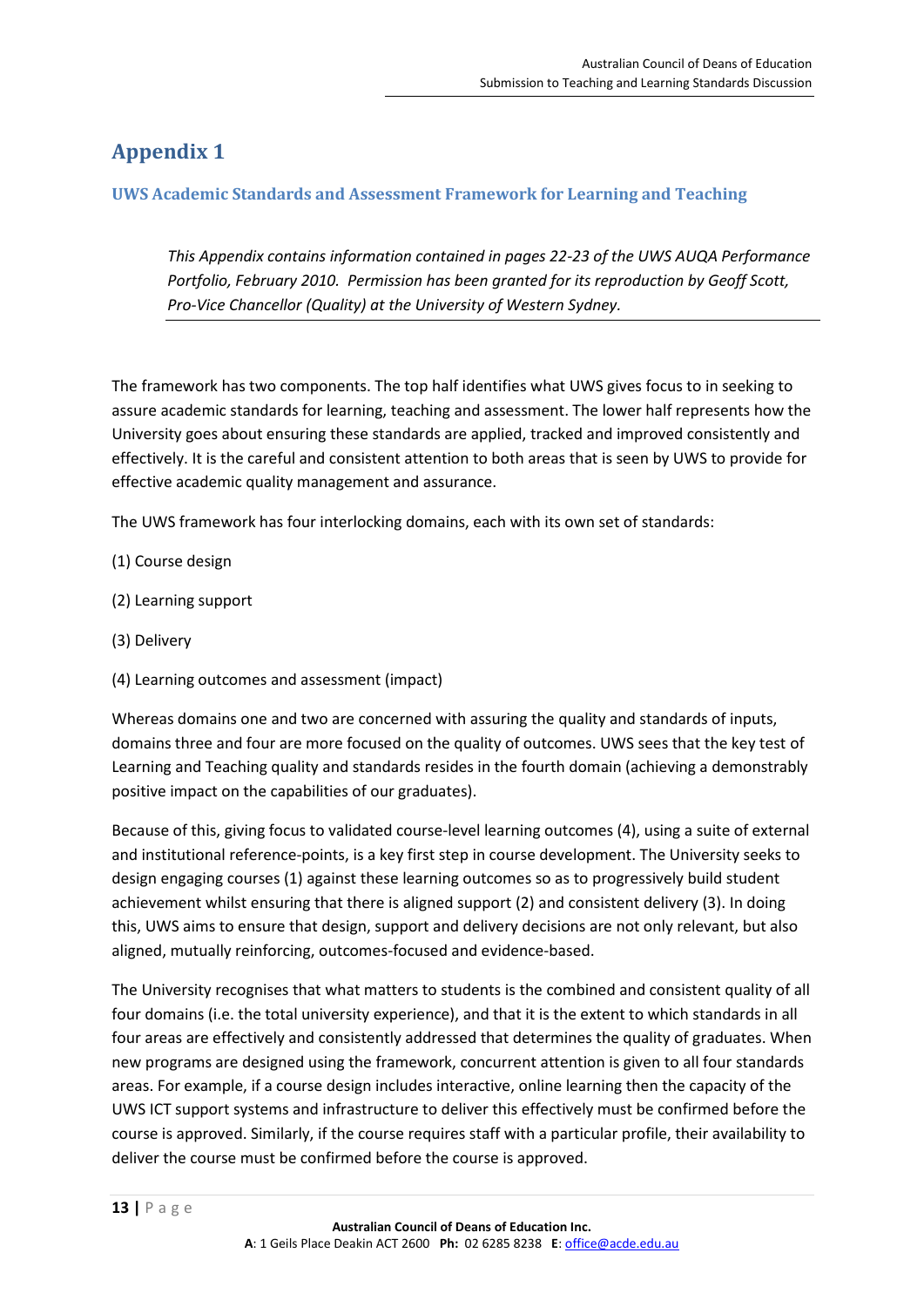Ensuring that the framework is applied consistently and effectively is a major improvement challenge not only for multi-campus universities like UWS but across the sector.



The design, support, delivery and impact standards that make up the framework are built on the strategies known to engage, support and retain students in productive learning (Section 2.2.1). The lower section of the framework sets out the key enablers for ensuring that implementation is consistent and effective, and is effectively tracked and improved. This is based on the Plan,